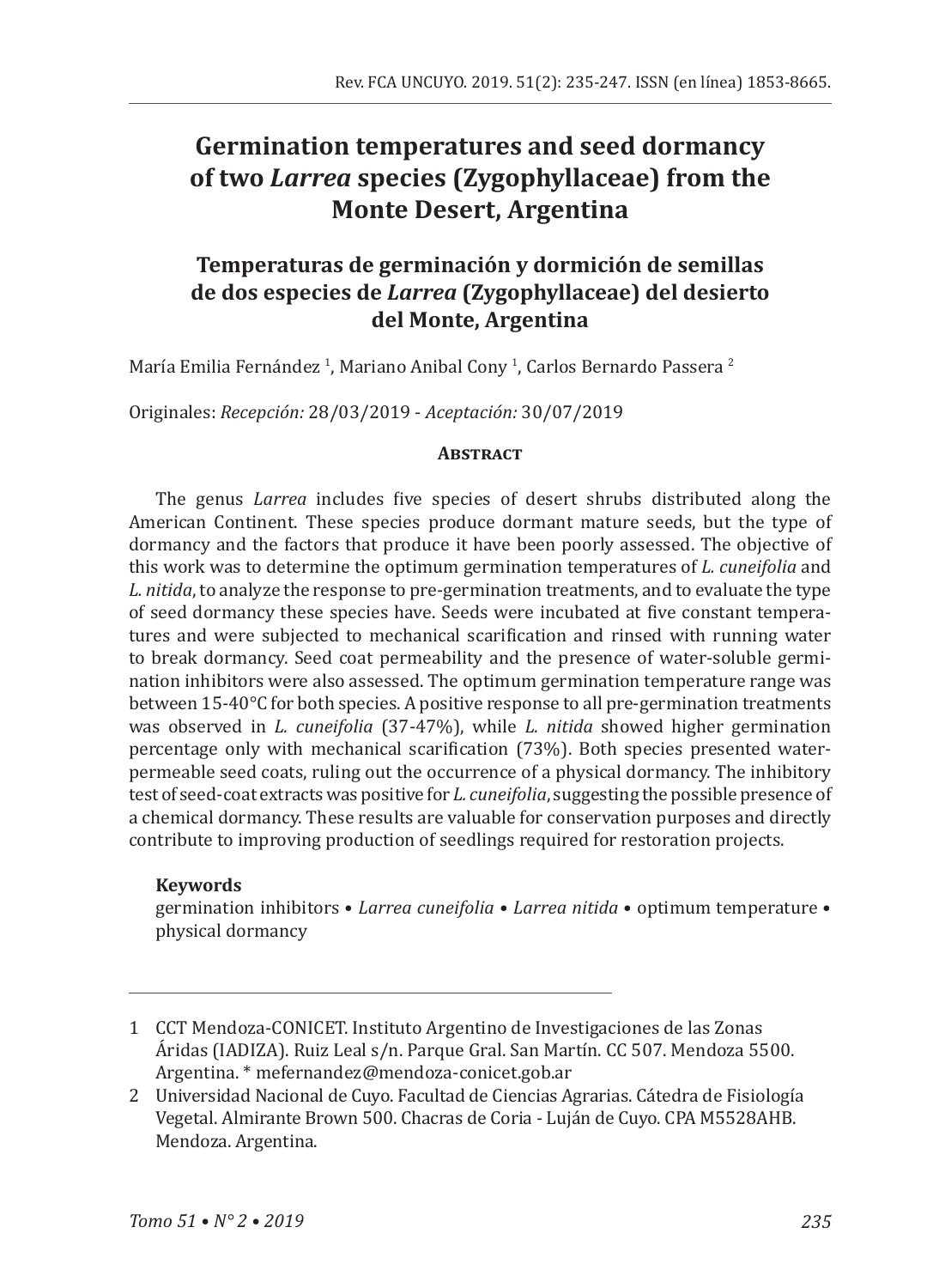#### **Resumen**

El género Larrea incluye cinco especies de arbustos desérticos distribuidos a lo largo del Continente Americano. Estas especies producen semillas en estado de dormición, pero el tipo de latencia y los factores que la producen han sido poco estudiados. El objetivo de este trabajo fue determinar las temperaturas óptimas de germinación de dos especies de *Larrea*, analizar la respuesta a los tratamientos pre-germinativos y evaluar el tipo de dormición de las semillas. Las mismas se incubaron a cinco temperaturas, se sometieron a escarificación mecánica y se lavaron con agua corriente para romper dormición. También se evaluó permeabilidad de coberturas seminales y presencia de inhibidores de la germinación solubles en agua. El rango óptimo de temperaturas estuvo entre 15-40°C para ambas especies. Se observó una respuesta positiva a todos los tratamientos pre-germinativos en *L. cuneifolia* (37-47%), mientras que *L. nitida* mostró un mayor porcentaje de germinación solo con escarificación (73%). Ambas especies presentan semillas permeables al agua, lo que descartó la existencia de una dormición física. El test de inhibidores fue positivo para *L. cuneifolia*, sugiriendo la presencia de una dormición química. Estos resultados son valiosos para la conservación y contribuyen a mejorar la producción de plantines en proyectos de restauración.

#### **Palabras clave**

inhibidores de la germinación • *Larrea cuneifolia* • *Larrea nitida* • temperatura óptima • dormición física

#### **INTRODUCTION**

The genus *Larrea* is possibly one of the most widespread genera of desert shrubs on the American continent, including five species of xerophytic evergreen shrubs distributed in the different arid ecosystems (4, 27). One species (*Larrea tridentata*) inhabits in almost all the hot desert areas of North America (4). In South America, four other species (*Larrea ameghinoi* Speg*., Larrea cuneifolia* Cav.*, Larrea divaricata* Cav. and *Larrea nitida*  Cav.) are found along the Monte desert and the arid lands from Chaco and Patagonia, all of them being different biogeographic provinces of Argentina (14, 27). They are also found in arid areas of Chile, Bolivia, and Perú (14).

Germination studies on some *Larrea*  species have demonstrated the presence of a high percentage of dormant mature seeds (8, 30). Arid zones are characterized by a high percentage (> 80%) of shrub species that produce dormant mature seeds, mainly with physiological and physical dormancy (6, 26). According to Nikolaeva's (1977) simplified version, dormancy can be classified in physiological (factors within the embryo, inhibit germination), morphological (underdeveloped embryo), morphophysiological (combination of both), physical (impermeable seed coat), chemical (inhibitors in seed coverings), mechanical (seed coverings restrict radicle growth) and combinational. Dormancy itself can be eliminated by a particular factor, or by the combination of some of them (*e.g.*, light, temperature, and/or specific compounds).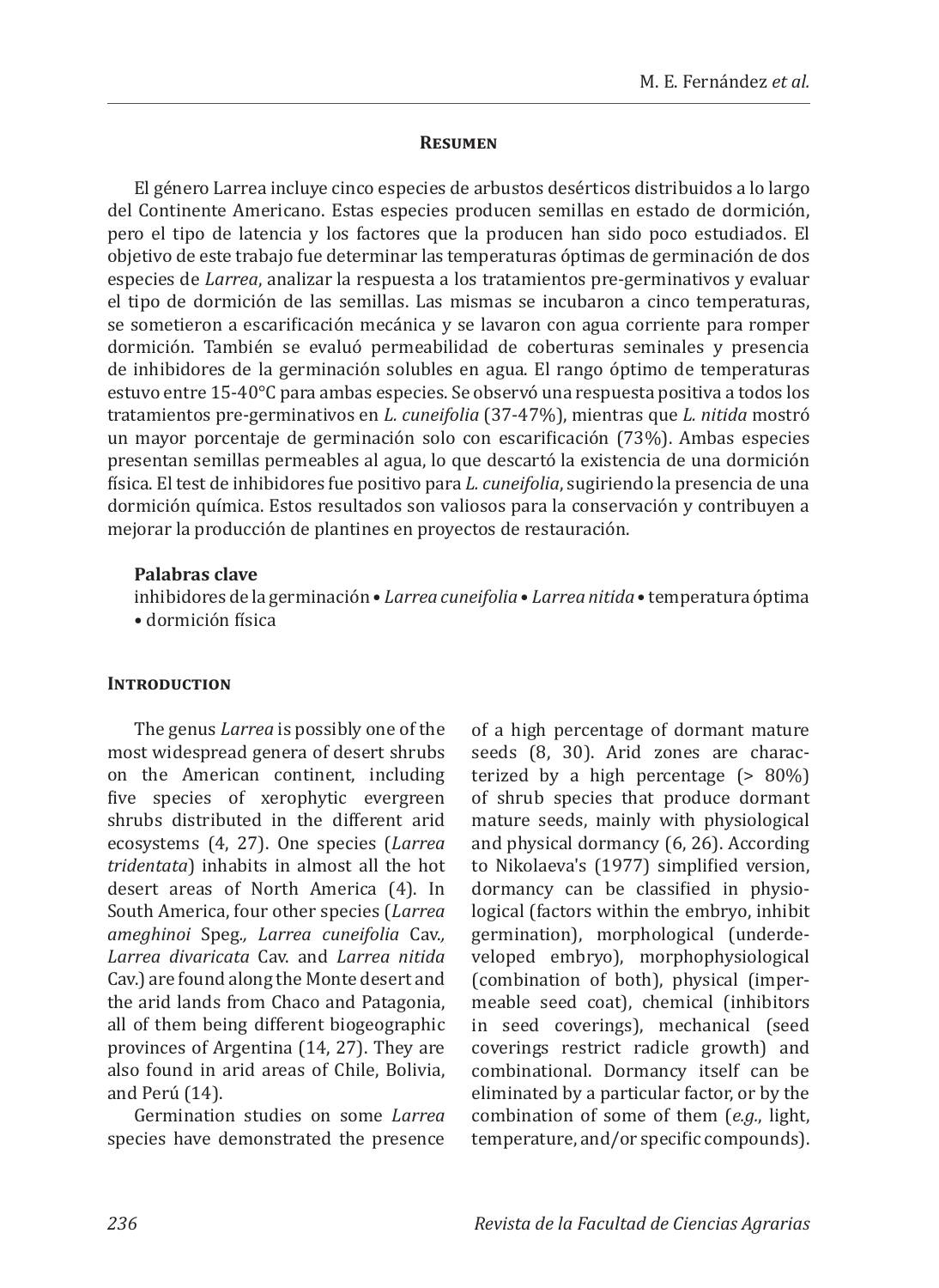Some authors found out that *L. divaricata* seeds present a type of physical dormancy caused by an impermeable seed-coat. They found that an efficient way of breaking it is through<br>mechanical scarification with fine mechanical scarification with fine sandpaper (8, 30). On the other hand, *L. tridentata* seeds apparently present water-soluble germination inhibitors on the seed-coat (19), and removal of the coat or rinsing with running water have proved to enhance germination (from 27% in the control to 35-44%) (3, 19, 29, 33). However, neither one of these authors assessed the factors that produce the type of dormancy present in these seeds.

In some cases, dormancy classification is poorly done given that the factors that cause it are not well evaluated. It has been observed that mechanical or chemical scarification may also promote germination of seeds with physiological dormancy. In such instances, dormancy<br>disruption by scarification appears by scarification to be related to the weakening of the embryo covering layer, allowing the radicle to emerge from it (5). Hence, it turns necessary to assess water uptake, comparing imbibition in scarified *versus*  non-scarified seeds, in order to evaluate if seeds have water-impermeable seedcoats and therefore, make a correct dormancy classification. On the other hand, the presence of water-soluble germination inhibitors in the seed coat is not proved by any mean in several cases (5, 40). Thus, testing their presence by making a seed extract (31, 40) and using it as a substratum on germination assays, could help determine the existence of a chemical dormancy.

For this study, we selected two species of the genus *Larrea* which inhabits contrasting zones of the Monte Desert, and with unstudied germination biology.

On one hand, *L. cuneifolia*, which colonizes a widespread area, on the hotter and drier zones of the Monte Desert, and on the other hand, *L. nitida*, which is present in a more restricted range of colder zones, along watercourses, and linked with winter-type rains of Pacific origin (14, 38). Temperature is another critical abiotic factor that regulates seed germination and has important effects on dormancy and on the rate of germination of non-dormant seeds (7). Mean temperature expected for arid zone species is around 25°C (6, 34), and in general, germination temperature range is in accordance with the temperatures that are most favorable for seedling establishment and survival, but this could vary along their distribution area (12, 34, 39). According to the habitats where these two species grow, we could expect some differences in their germination temperature range and in the rate of the germination process.

The Monte biogeographic province is located in the western portion of Argentina, covering approximately  $460.000 \text{ km}^2$ . It is an arid region with water deficit almost all year and an average annual rainfall ranging from 30 to 350 mm. Its mean temperature ranges between 13 and 18°C (27, 37). These areas present moderate to severe degree of native ecosystem degradation (1), and restoration activities are challenging due to hard environmental conditions. *Larrea* species play a significant role in these ecosystems, besides being shelter and food for many small mammals and reptiles (10), they act as nurse plants for the establishment of other species (16, 36) and are keystone species of desert ecosystems (17, 23, 36). They consolidate the soil, given its wide and extensive radical system, forming<br>extensive pure shrublands called shrublands "jarillales" (35). Currently, the lack of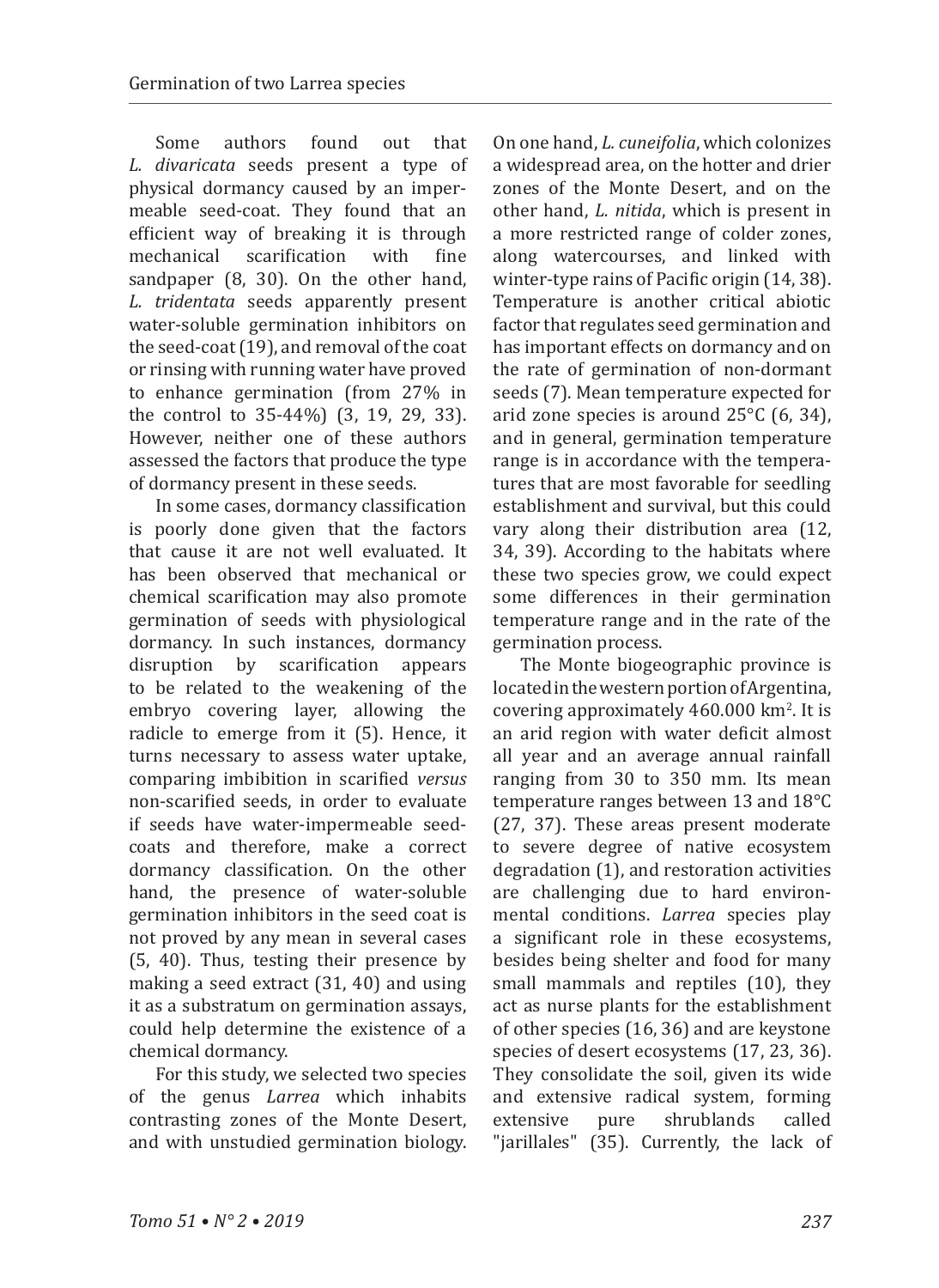information about seed germination and dormancy characteristics of these shrubs hampers to a large extent the production of saplings to restore degraded ecosystems in Argentina. Classifying seed dormancy of key species is a critical step in seedling production for restoration projects since it provides insights into suitable seed handling practices that promote germination (13, 20).

Considering their widespread distribution and their dominance in dry environments, to incorporate *Larrea* species into restoration programs of degraded areas, is a priority. Therefore, this study examined seed dormancy and germination requirements of two species of *Larrea* in order to efficiently produce a high amount of seedlings to restore arid regions of Argentina. Specifically, the hypotheses tested were

1- Seeds of *L. nitida* collected from cooler sites would have a greater germination rate at lower temperatures and a lower optimum temperature than *L. cuneifolia*.

2- According to the dormancy studies on other *Larrea* species, a physical dormancy imposed by their water-impermeable seed coat or a chemical dormancy due to the presence of water-soluble germination inhibitors in their seed coat may be present in these species. Based on this, we aim to determine the optimum germination temperatures of *L. cuneifolia*  and *L. nitida* seeds, to analyze the response of two pre-germination treatments (scarification and rinsing with water), and to determine the type of seed dormancy these species have.

## **Material and Methods**

## **Seed collection**

Mature fruits of each species were collected from at least ten healthy adult shrubs: *L. cuneifolia* on March 2008 at the experimental field of IADIZA (Instituto Argentino de Investigaciones de las Zonas Áridas), Parque General San Martín, Mendoza (32°53'43" S; 68°52'32" W) and *L. nitida* in December 2007 in San Antonio Oeste, Río Negro (41°19'38" S; 65°22'8" W). They were stored in paper bags and kept at room temperature<br>(20-25°C) until experiments were  $(20-25\degree C)$  until experiments performed in July 2008. The spherical hairy fruits are formed by five mericarps, each one typically containing one seed. To obtain the seeds, fruits of both species were rubbed between two rubber sheets, and only well-formed seeds were used in the assays. The number of empty mericarps, number of well-formed seeds and weight of 1000 seeds are shown in table 1 (measure of four replicates of 50 fruits and seeds, respectively). Half of the mericarps collected were empty (sterile) and a high number of well-formed seeds were observed (table 1).

#### **Germination experiment**

Germination assays were performed in incubators (Precision G. C. A. Corporation, Scientific Model 818), and in laboratory ovens (Dalvo, Model M. C/I/2) using 9 cm diameter Petri dishes prepared with cotton and a filter paper disk.

**Table 1.** Percentage of well-formed seeds, sterile fruits and weight of 1000 seeds of *L. cuneifolia* and *L. nitida* used in the assays (S.E. between parentheses).

**Tabla 1.** Porcentaje de semillas bien formadas, frutos estériles y peso de 1000 semillas de *L. cuneifolia* y *L. nitida* utilizadas en los ensayos (E E. entre paréntesis).

| <b>Species</b> | <b>Sterile</b><br>fruits<br>(%) | Well-<br>formed<br>seeds<br>(%) | Weight $(g)$ |
|----------------|---------------------------------|---------------------------------|--------------|
| L. cuneifolia  | 55 (14.4)                       | 96 (4.3)                        | 4.09(0.09)   |
| L. nitida      | 49 (6.9)                        | 95(2)                           | 3.32(0.06)   |

*238 Revista de la Facultad de Ciencias Agrarias*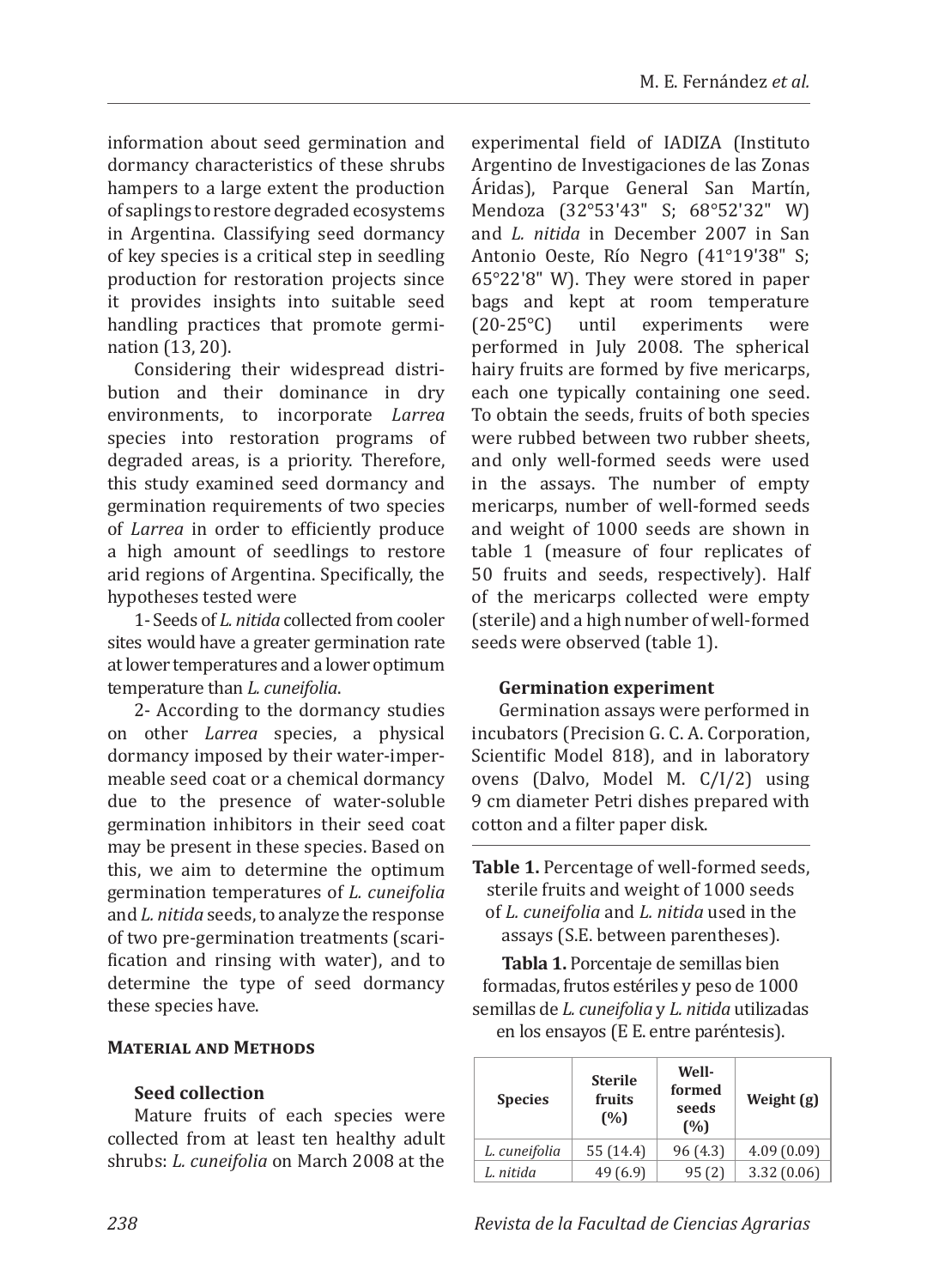This substratum was moistened<br>saturation with cantan solution to saturation with (commercial products) at  $0.1\%$  (w/v) to prevent fungal attack. The filter paper was remoistened with distilled water as necessary. In every test, four replicates of 25 seeds were randomly drawn from the total seed pool for each species and assigned to a treatment. Before germination treatments, seeds were surface sterilized in 15% sodium hypochlorite (36.8 g/l NaOCl) for 7 min, then rinsed three times with sterilized deionized water, and finally placed in Petri dishes. Experiments were conducted under constant (24 h) dark conditions.

Seeds were considered as germinated when the radicle reached more than 2 mm in length. The number of germinated seeds was registered daily and the germination capacity defined as the germination percentage cumulated over 15 days. Seeds viability was assessed with tetrazolium. In this test, imbibed seeds were cut in half and soaked in 0.5% tetrazolium chloride over 24 h at 30°C. Seeds with red embryos were considered viable and with white embryos, non-viable.

## **Temperatures**

To determine the optimum germination temperatures of both species seeds were incubated in the dark, at constant temperatures of 10, 15, 25, 35 and 40°C. In preliminary assays, a high number of seeds under dormancy were observed, so a scarification treatment was done on both species to evaluate the effect of the different temperatures.

Besides the germination capacity, the Weighted Germination Percentage (WGP) was also measured in order to assess the rate of germination. This was calculated by giving maximum weight to the seeds that germinated first and progressively less weight to those that germinated subsequently (32), for a time of fifteen days: WGP= (15 x n1 + 14 x n2 + …+ 1 x n15)/  $(15xN)$  x 100. Where: n1, n2..., n15 = is the number of seeds germinated on  $1<sup>st</sup>$ ,  $2<sup>nd</sup>$ , and subsequent days until the  $15<sup>th</sup>$  day, respectively; 15, 14 ... and 1 are the weights given to the seeds germinated on  $1<sup>st</sup>$ ,  $2<sup>nd</sup>$ , and subsequent days until the  $15<sup>th</sup>$  day, respectively. N is the total number of seeds placed for germination.

## **Pre-germination treatments**

For both species, we applied two pre-germination treatments following<br>successful treatments applied to treatments other species from the same genus: mechanical scarification and rinsing with running water. For mechanical scarification (MS) seeds were placed on fine sandpaper (N° 150) and gently rubbed one by one. And for rinsing, seeds were placed in small bags of fine gauze under running water during 24, 48 and 72 h (W24, W48, W72 respectively). After these treatments, seeds were placed in Petri dishes at 25°C.

## **Inhibitory activity test**

To analyze if there were some soluble inhibitors on the seed coat, we performed a test using "alelí" seeds (*Mathiola incana*) (Sivouri EM 1964, not published). To extract the possible inhibitors 3 g of *Larrea* entire seeds were placed in glass beakers with 30 ml of distilled water (1:10 relation), one for each species. It was kept at 30°C in a laboratory oven for 72 h and periodically stirred with a glass rod. They were drained on a sieve over a funnel to collect the extract in a suitable container. This extract was used to moist the substratum (cotton and a paper filter disk) on the Petri dishes where alelí seeds were placed. As the osmotic potential of the extract was low (-0,02 MPa), it was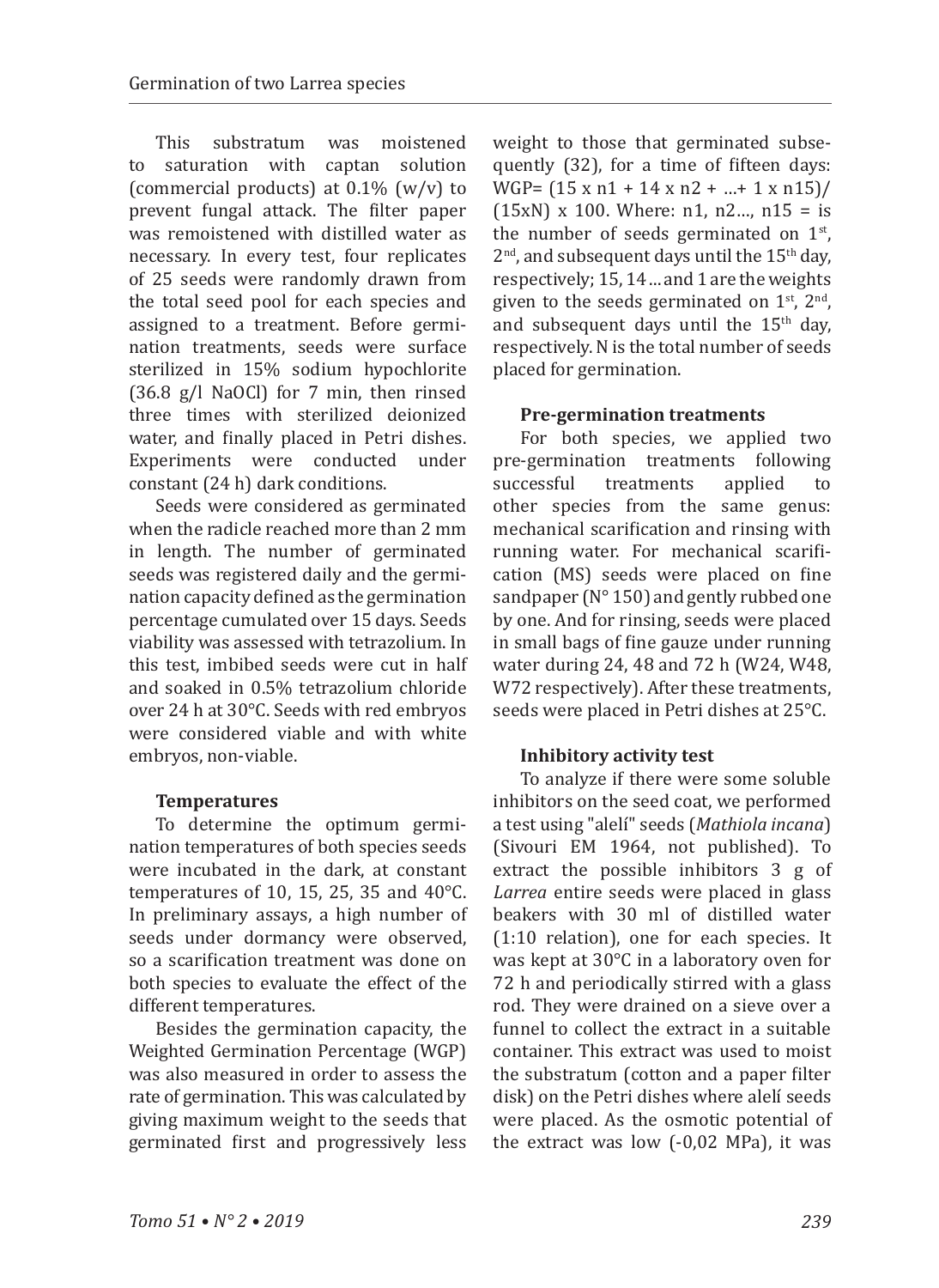not necessary to make dilutions. A control with distilled water was also prepared. Both treatments were put under 25°C.

The inhibitor activity was obtained by assigning to the number of alelí seeds that germinated in the control (after 15 days) the relative value of 100, expressing on this basis the germination in the treatments with the extract.

## **Imbibition of scarified seeds**

Imbibition of mechanically scarified seeds was compared with that of non-scarified seeds, to evaluate permeability of *L. cuneifolia* and *L. nitida*  seeds after scarification treatments. For each species, three replicates of 100 scarified and non-scarified seeds were weighed and submerged in distilled water in Petri dishes at 20°C. After 72 h of imbibition seeds were removed, patted dry with a paper towel to absorb surface moisture and reweighed. Percent water absorption was determined gravimetrically. The amount of water taken up was determined by the increase in seed weight:

# **W(%) = (wi-wd)/wd\*100**

where:

wi and wd = weights of imbibed and dry seeds, respectively.

# **Statistical analysis**

Germination data (germination percentage and WGP) was subjected to a two-way analysis of variance (ANOVA) with species and temperature as factors.<br>Germination (in pre-germination pre-germination treatments), germination of Alelí seeds and water imbibition were subjected to a one-way ANOVA with treatments, incubation medium and scarification treatments as factors, respectively. Germination percentages were transformed (arcsine square root) before the analysis in order to meet analysis assumptions. If significant differences were detected by ANOVA, Tukey's test was used for means comparisons. Statistical analysis was performed with Infostat 2013. Untransformed data appears in all figures and tables.

## **Results**

*L. nitida* seeds exhibited a higher germination capacity than did those of *L. cuneifolia,* and both species germinated in a wide range of temperatures (figure1, page 241). In *L. nitida*, the average maximum germination capacity was 60% at 25°C, but it did not differ significantly from percentages reached at 15, 35, and 40°C (*F* = 9.53, *P* = 0.0005, figure 1, page 241). In *L. cuneifolia*, the maximum was 42% at 15°C and neither did it differ significantly from 25, 35 and 40 °C ( $F = 6.13$ ,  $P = 0.004$ , figure 1, page 241).

At 10°C, seeds of both species attained lower germination percentages, and the process started later (5-6 days after the initiation of the assays) than over the other temperatures (1-2 days). Also, they reached two-thirds of the final germination percentage, over a wide range of temperatures (15-40°C), on the second day (figure 1, page 241). The interaction between species and temperatures was not significant (F=1.15; P= 0.352).

Weight germination percentage index (WGP) of both species at 10°C (6.1 and 9 for *L. cuneifolia* and *L. nitida*, respectively), was significantly lower than for the other temperatures  $(F = 9.9, p = 0.0004)$ for *L. cuneifolia* and *F* = 14.8, *p* < 0,0001 for *L. nitida*), so the germination process was slower. At the other temperatures WGP differences were not statistically significant.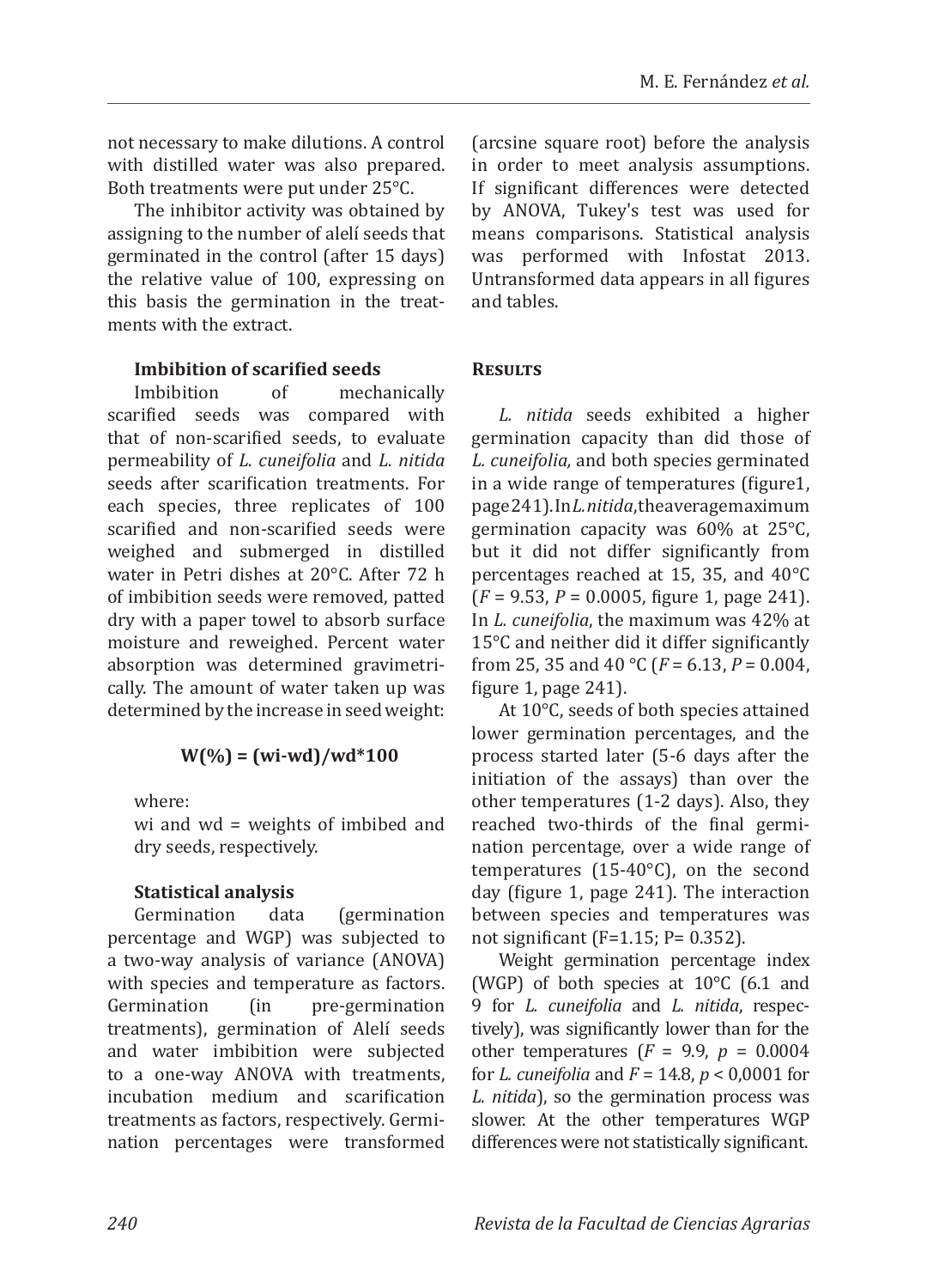

Plots followed by the same letter are not significantly different at p < 0.05. Las líneas seguidas por la misma letra no son significativamente diferentes para p < 0,05. **Figure 1.** Time course of germination (mean ± SE) for *L. cuneifolia* and *L. nitida* seeds at different temperatures.

**Figura 1.** Evolución temporal de la germinación (media ± EE) de semillas de *L. cuneifolia* y *L. nitida* a diferentes temperaturas.

With respect to the pre-germination treatment, seeds of both species under control conditions germinated less than 2% (figure 2, page 242). Since seed viability was high (99% and 100% for *L. cuneifolia* and *L. nitida* respectively), almost all seeds were under dormancy. Dormancy release treatment by mechanical scarification enhanced final germination percentage of both species (figure 2, page 242), and higher values were obtained on *L. nitida* (figure 2, page 242). In *L. cuneifolia* seeds, mechanical scarification and rinsing for 48 and 72 h had the same effect on germination improvement (figure 2, page 242). Besides, with W48 and W72 germination processes was completed faster than with MS (1 day), since seeds were already imbibed in water and almost all of them (approximately 90%) germinated during the rinsing.

The inhibitory activity of *L. cuneifolia* seeds extract significantly reduced the germination percentage of alelí seeds with respect to the control (table 2, page 242). Whereas with *L. nitida* extract this difference was not significant. Scarified seeds absorbed similar water percentages than non-scarified seeds in both species (table 3, page 243), and *L. nitida* absorbed less water than *L. cuneifolia*.

#### **Discussion**

Since *Larrea* species are well adapted to arid environments, dormancy mechanisms allow a distribution of germination in time and space, ensuring that the environmental conditions are the most suitable for it to be completed (13, 15, 26). *L. cuneifolia* and *L. nitida* seeds presented dormancy mechanisms since almost all seeds did not germinate under control conditions, as mentioned for other species from the genus *Larrea* (3, 8, 30). Responses of both species to pre-germination treatments were different between them. Scarification promoted germination in both cases and rinsing with running water (W48 and W72) only promoted germination in *L. cuneifolia*.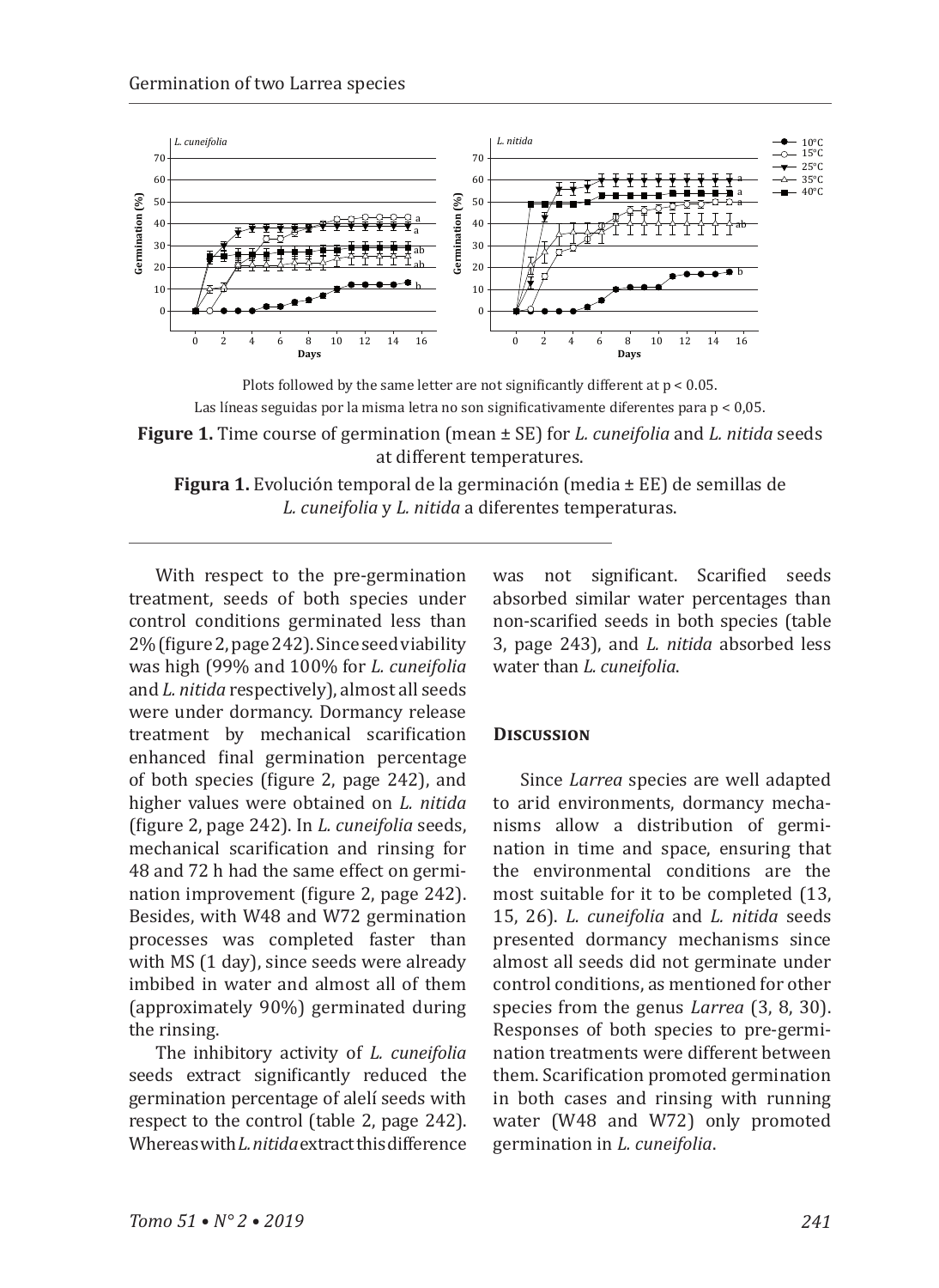

Dissimilar letters for each species indicate significant differences (p<0.05) among treatments. Letras distintas para cada especie indican diferencias significativas (p<0,05) entre los tratamientos.

**Figure 2.** Germination (mean ± SE) for seeds of *L. cuneifolia* and *L. nitida* subjected to mechanical scarification (MS), rinsing with running water for 24, 48 and 72 h (W24, W48 and W72 respectively) and under control conditions (Control) at the end of the assay (15 days).

**Figura 2.** Germinación (media ± EE) de semillas de *L. cuneifolia* y *L. nitida* sometidas a escarificación mecánica (MS), lavado con agua corriente durante 24, 48 y 72 h (W24, W48 y W72 respectivamente) y en condiciones control (Control) al final del ensayo (15 días).

**Table 2.** Mean germination of Alelí seeds (incubated at 25°C) under distilled water (control) and *L. cuneifolia* and *L. nitida* seeds extract at the end of the assay (15 days) and the ANOVA results.

**Tabla 2.** Germinación media de semillas de Alelí en agua destilada (control) y en extracto de semillas de *L. cuneifolia* y *L. nitida* al final del ensayo (15 días) y los resultados del ANOVA.

| <b>Species</b> | <b>Incubation Medium</b> | Alelí seeds germination (%) | <b>ANOVA results</b> |  |
|----------------|--------------------------|-----------------------------|----------------------|--|
| L. cuneifolia  | Control                  | 81(9.5) a                   | $F = 12.23$          |  |
|                | Seeds extract            | 39(18.3) b                  | $p=0.0027$           |  |
| L. nitida      | Control                  | 81(9.5)a                    | $F = 3.94$           |  |
|                | Seeds extract            | 66 $(9.5)$ a                | $p=0.0589$           |  |

Dissimilar letters indicate significant differences (p<0.05) among incubation medium within each species (SE between parentheses).

 Letras distintas indican diferencias significativas (p<0,05) entre los medios de incubación dentro de cada especie (EE entre paréntesis).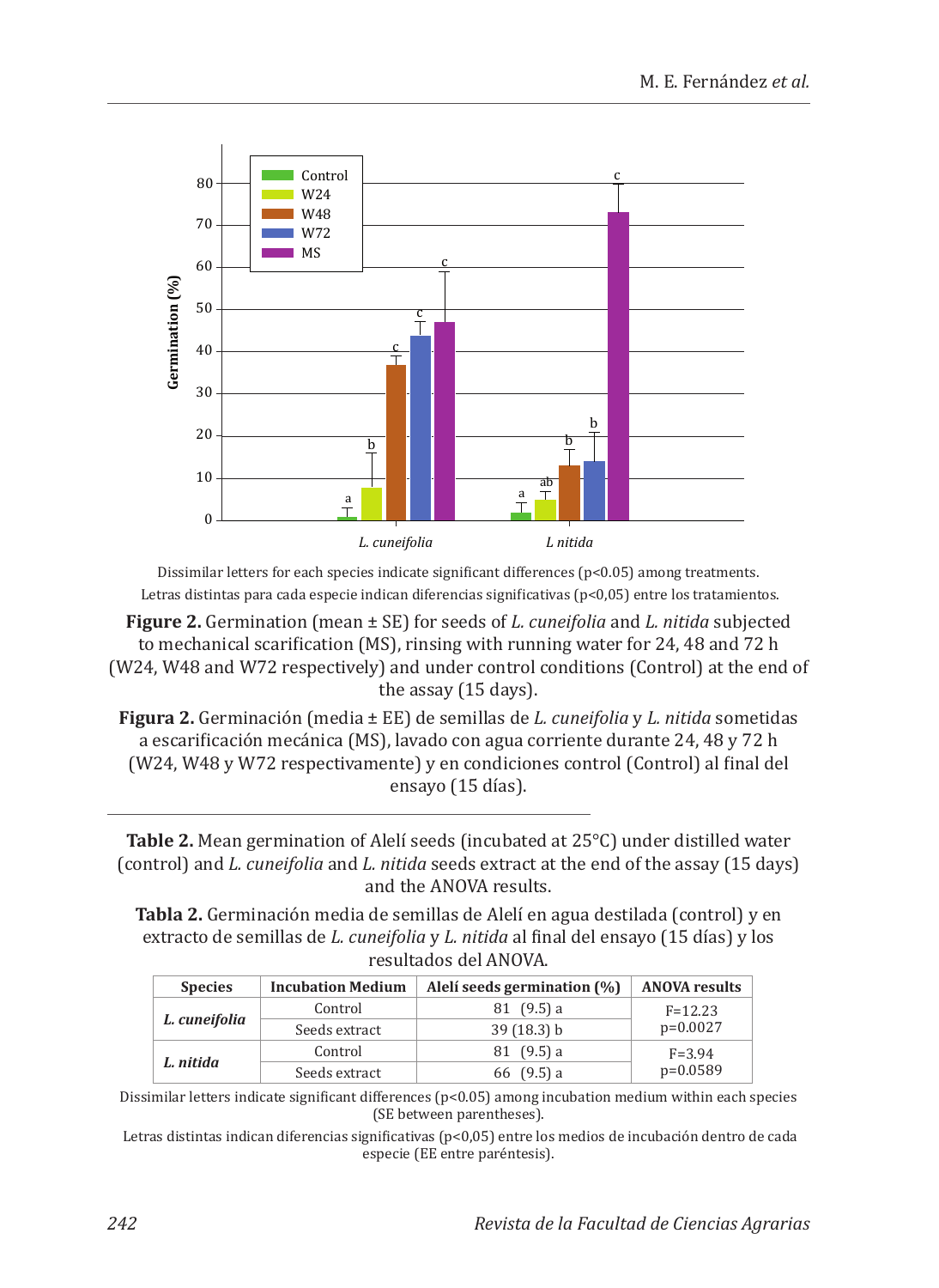**Table 3.** Water imbibition (W) in scarified and non-scarified seeds of both species for 72 h, and their ANOVA results.

**Tabla 3.** Absorción de agua (W %) de semillas escarificadas y no escarificadas de ambas especies durante 72 h, y los resultados del ANOVA correspondiente.

| <b>Species</b> | <b>Scarification treatment</b> | W(%)          | <b>ANOVA results</b> |
|----------------|--------------------------------|---------------|----------------------|
| L. cuneifolia  | Non-scarified seeds            | 59 $(5.61)$ a | $F = 1.38$           |
|                | Scarified seeds                | 64 (4.75) a   | $p=0.3048$           |
| L. nitida      | Non-scarified seeds            | $34(3.68)$ a  | $F = 4.59$           |
|                | Scarified seeds                | $39(1.41)$ a  | $p=0.0989$           |

Dissimilar letters indicate significant differences (p<0.05) among scarification treatments within each species (SE between parentheses).

Letras distintas indican diferencias significativas (p<0,05) entre los tratamientos de escarificado dentro de cada especie (EE entre paréntesis).

Both species presented waterpermeable seed coats, ruling out the occurrence of a physical dormancy. On the other hand, *L. cuneifolia* may have a chemical dormancy induced by the presence of water-soluble germination inhibitors. Besides, both species presented a wide range of germination temperatures, and there were no major differences between them in their optimum temperatures, as expected.

Temperature requirements of these two *Larrea* spp. were estimated through the different tested temperatures, where high percentages were observed around 25°C, a mean temperature expected for arid zones species (6, 34). The temperature at which seeds reach the higher germination percentage in the shortest time is called optimum germination temperature (12). In this case, both species presented a range of optimum temperatures between 15-40°C (27-42% for *L. cuneifolia* and 40-60% for *L. nitida*)*.* Seed dispersal of native shrubs from the Monte Desert occurs mainly in summer, and seedlings emergence in the next spring-summer, when rainfall season starts (24, 25), which is in accordance with the temperatures

found for these *Larrea* species. Ostler *et al*. (2002), found in *L. tridentata* a greater germination percentage with soil temperatures of 23 °C during April, and its germination limits were between 10 and  $40^{\circ}$ C (3).

Since low germination percentages (2%) were observed in these species under control conditions, seeds were mechanically scarified before incubation at different temperatures. Consequently, the environmental range of conditions for the seeds to germinate becomes wider (2, 7) providing a possible explanation of the broad set of optimum temperatures observed in these species.

On the other hand, as *L. nitida*  colonizes the colder parts of the Andes, in a more restricted range than *L. cuneifolia*, it was expected that a lower optimum temperature or a narrower temperature range than the ones found here, could be observed. These outcomes differ from the ones previously found on some *Prosopis* species that inhabit the Monte Desert, in which a higher germination capacity at low temperatures was observed in the species that present a more southerly distribution (12, 39).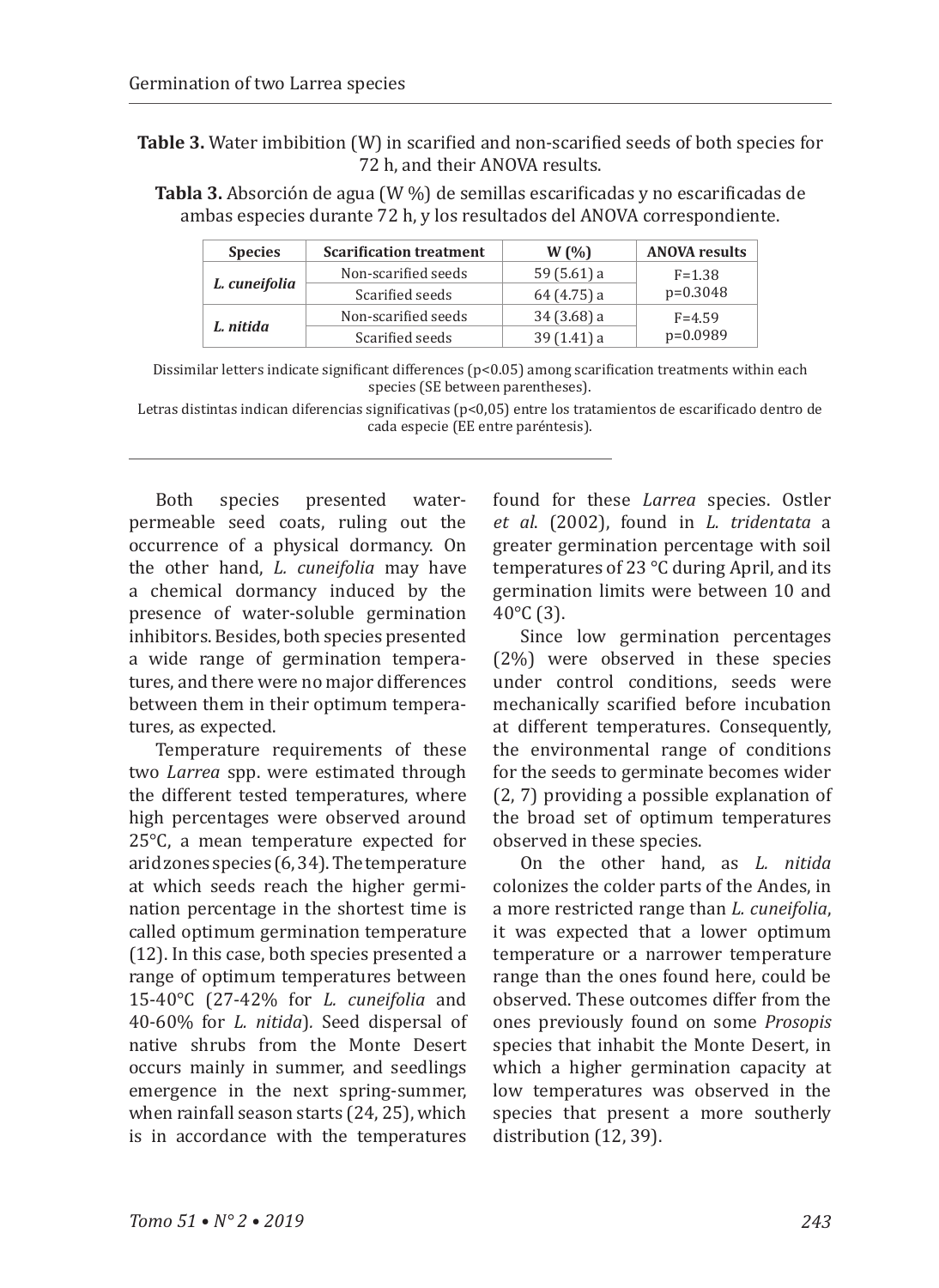A positive response to all dormancybreak treatments was observed in *L. cuneifolia*. *Larrea tridentata* from North America also presents similar responses to these treatments (3, 29, 33). The inhibitory test was positive since half of the alelí seeds did not germinate under *L. cuneifolia* seed extract, and the water uptake analysis showed that this species does not have water-impermeable seed coat. Therefore, it may be concluded that this species may have a type of chemical dormancy induced by water-soluble inhibitors present on the seed coat. The arid climates are characterized by scarce unpredictable rainfall, generally concentrated. After such rains, massive germination of plants may occur. This mechanism, observed in arid zones species, is the product of water-soluble germination inhibitors present in the seed coat. Gentle rains do not remove these inhibitors, so germination does not occur until the rains are more intense (22). Xylem-ring counts in *L. tridentata* seedlings showed that past germination and establishment occurred in response to heavy late-summer rainfall (9).

Despite these observations, chemical dormancy is not considered as such in many cases since there is not much evidence stating that seed dormancy, in nature, is regulated by the presence of inorganic compounds/ions in seed covering layers (5). Looking at the studies that test inhibitor activity of extracts (40), there is no possibility of knowing if the inhibitor came from the embryo and/ or seed parts, nor if it would prevent embryo growth of non-dormant seeds of the species from which it was extracted. Besides, in many cases, species that<br>present germination inhibitors also present germination inhibitors present a physiological dormancy. It has been observed that after this dormancy is broken, the embryo becomes insensitive to the inhibitors (6, 18). Therefore, the chemical dormancy is being considered part of the physiological dormancy in the newest classification system (6). Seeds of *L. tridentata* under rinsing treatments showed similar germination percentages (3, 29, 33), but when leachates from their fruit coats were tested on their own seeds, it did not inhibit their germination as it did in other species (21).

On the other hand, *L. nitida* showed a higher response to mechanical scarification, but no significant differences were found in the water uptake measurements between scarified and non-scarified seeds. Therefore, this species does not present a physical dormancy caused by an impermeable seed coat, nor a chemical dormancy produced by germination inhibitors. The positive response to scarification could be related to a mechanical restriction of the seed coats, but this type of dormancy is actually under discussion since in many cases seeds also present physiological dormancy and after dormancy releases, the embryo has enough vigor to break seed covering layers (6). Another possibility may be a non-deep physiological dormancy, since as mentioned before, many species with this type of dormancy may increase germination with scarification, despite not having impermeable seed coats (5). Besides, physiological dormancy is one of the most common types in species from arid zones (6, 11). A study in *L. divaricata* detected higher germination percentages in seeds with mechanical scarification (88%), while soaking in gibberellic acid  $(GA_3)$  displayed similar results. The combination of both treatments resulted the most effective (30). This could also be the case of *L. nitida*. These species may have a physiological dormancy rather than a physical type. Therefore, it is necessary to continue studying in order to clearly define the type of dormancy of this species.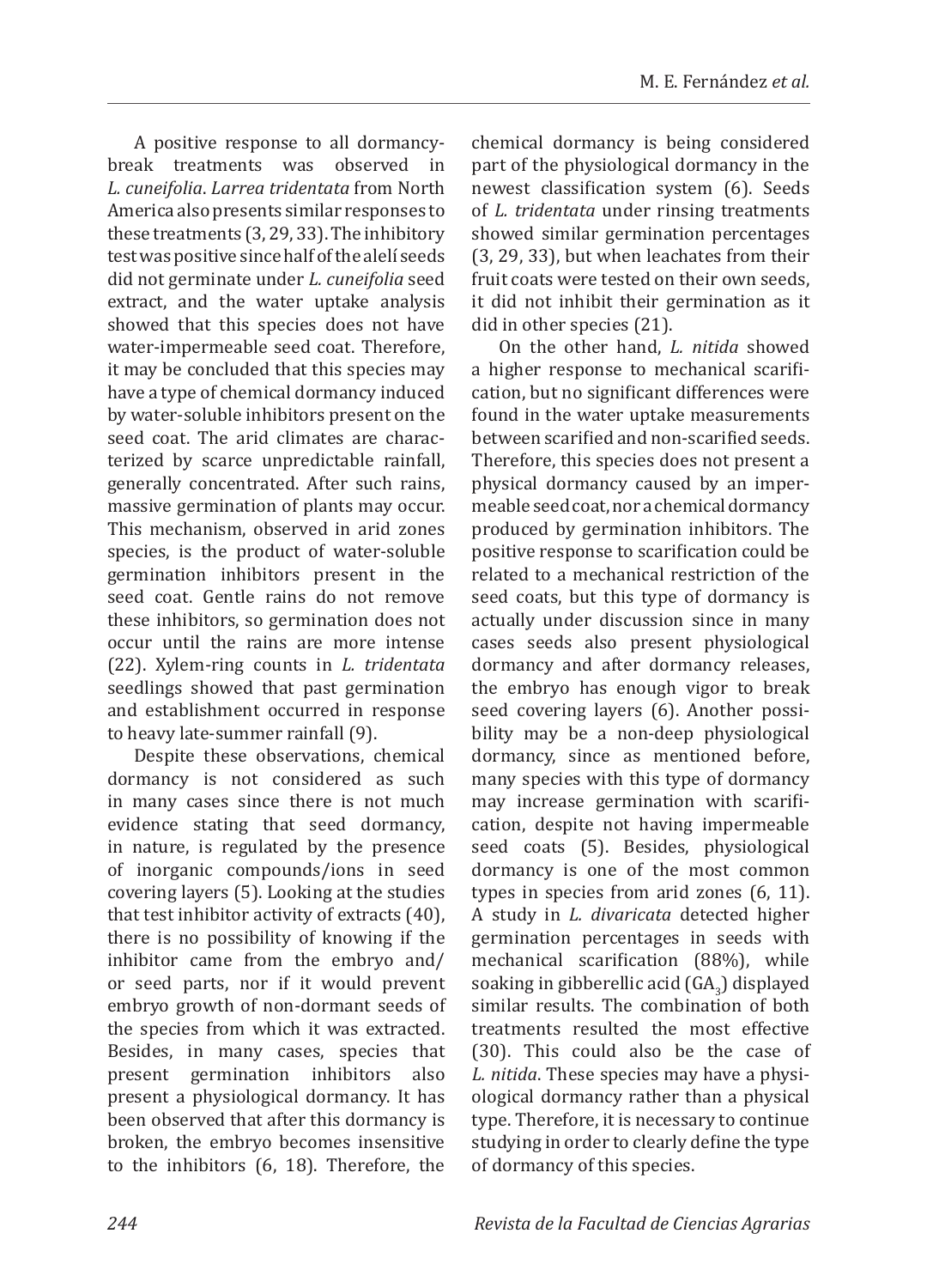#### **Conclusions**

*Larrea cuneifolia* and *L. nitda* seeds presented dormancy mechanisms and scarification treatment promoted germination in both species, while rinsing with running water only promoted in *L. cuneifolia*. Both species presented water-permeable seed coats, ruling out the occurrence of a physical dormancy. On the other hand, *L. cuneifolia* may have a chemical dormancy induced by the presence of water-soluble germination inhibitors. Besides, both species presented a wide range of germination temperatures, and there were no major differences between them in their optimum temperatures, as expected.

The production of seedlings of *L. cuneifolia* and *L. nitida* for restoration programs implies a great effort and the knowledge of harvest times, quantity of sterile fruits, quality of seeds, dormancy level and pre-germination treatments. Our results allow us to better understand seed germination biology of this two *Larrea* species. Although we could not define the type of seed dormancy, and more research should be done in the future, this information is valuable and directly contributes to improving the efficiency of seed use and the production of a high amount of seedlings required for restoration projects.

#### **References**

- 1. Abraham, E. M. 2002. Lucha contra la desertificación en las tierras secas de Argentina. El caso de Mendoza. In Fernández Cirelli, A.; Abraham, E. M. (Eds) El agua en Iberoamérica. De la escasez a la desertificación. Cooperación Iberoamericana CYTED Programa Iberoamericano de Ciencia y Tecnología para el desarrollo. Buenos Aires. p. 27-44.
- 2. Arana, M. V.; Gonzalez-Polo, M.; Martinez-Meier, A.; Gallo, L. A.; Benech-Arnold, R. L.; Sánchez, R. A.; Batlla, D. 2016. Seed dormancy responses to temperature relate to Nothofagus species distribution and determine temporal patterns of germination across altitudes in Patagonia. New Phytologist. 209(2): 507-520. Avaliable in: https://doi.org/10.1111/ nph.13606
- 3. Barbour, M. G. 1968. Germination requirements of the desert shrub *Larrea Divaricata*. Ecology. 49(5): 915-923. Avaliable in: https://doi.org/10.2307/1936543
- 4. Barbour, M. G.; Diaz, D. V.; Breidenbach, R. W. 1974. Contributions to the biology of Larrea species. Ecology. 55: 1199-1215. Avaliable in: https://doi.org/10.2307/1935450
- 5. Baskin, J. M.; Baskin, C. C. 2004. A classification system for seed dormancy. Seed Science Research. 14(1): 1-16. Avaliable in: https://doi.org/10.1079/SSR2003150
- 6. Baskin, C. C.; Baskin, J. M. 2014. 2nd ed. Seeds: Ecology, biogeography, and evolution of dormancy and germination. Academic Press. San Diego. CA. USA. Avaliable in: https:// doi.org/10.1017/CBO9781107415324.004
- 7. Batlla, D.; Benech-Arnold, R. L. 2015. A framework for the interpretation of temperature effects on dormancy and germination in seed populations showing dormancy. Seed Science Research. 25(2): 147-158. Avaliable in: https://doi.org/10.1017/ S0960258514000452
- 8. Bonvissuto, G.; Busso, C. 2007. Germination of grasses and shrubs under various water stress and temperature conditions. Phyton (B. Aires). 76: 119-131.
- 9. Boyd, R. S.; Brum, G. D. 1983. Postdispersal reproductive biology of a mojave desert population of *Larrea tridentata* (Zygophyllaceae). American Midland Naturalist. 110(1): 25-36. Avaliable in: https://doi.org/10.2307/2425210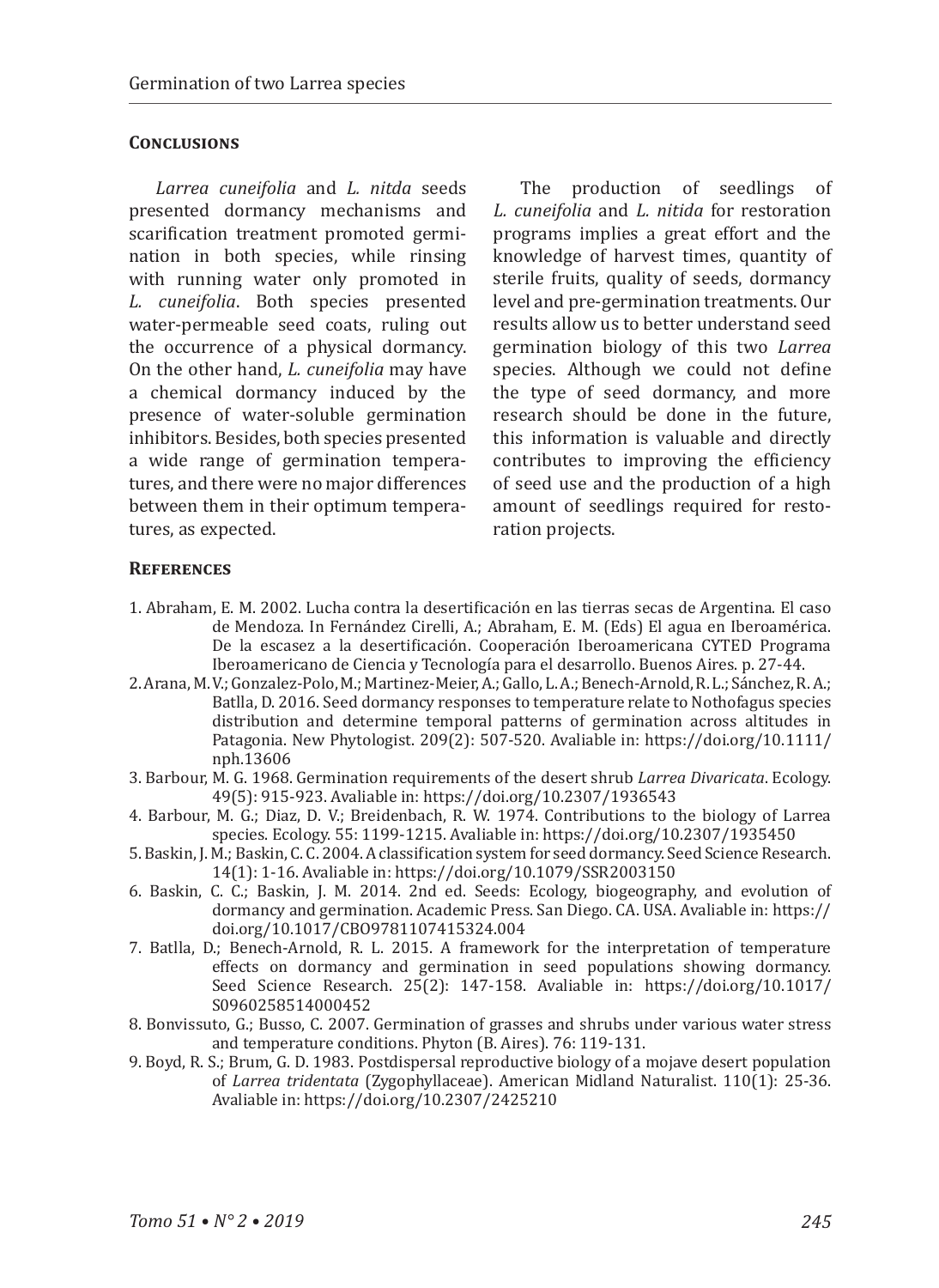- 10. Campos, C. M.; Borghi, C. E.; Giannoni, S. M.; Mangeaud, A.; Tognelli, M. F. 2006. Bark consumption of creosote bush (*Larrea cuneifolia*) by cuises (*Microcavia australis*): Effect on branch survival and reproduction. Ecología Austral. 16(1): 1-6.
- 11. Commander, L. E.; Merritt, D. J.; Rokich, D. P.; Dixon, K. W. 2009. Seed biology of Australian arid zone species: Germination of 18 species used for rehabilitation. Journal of Arid Environments. 73(6-7): 617-625. Avaliable in: https://doi.org/10.1016/j. jaridenv.2009.01.007
- 12. Cony, M. A.; Trione, S. O. 1996. Germination with respect to temperature of two Argentinian Prosopis species. Journal of Arid Environments. 33(2): 225-236. Avaliable in: https:// doi.org/10.1006/jare.1996.0058
- 13. Erickson, T. E.; Shackelford, N.; Dixon, K. W.; Turner, S. R.; Merritt, D. J. 2016. Overcoming physiological dormancy in seeds of Triodia (Poaceae) to improve restoration in the arid zone. Restoration Ecology. 24: S64-S76. Avaliable in: https://doi.org/10.1111/ rec.12357
- 14. Ezcurra, E.; Montana, C.; Arizaga, S. 1991. Architecture, light interception, and distribution of larrea species in the Monte Desert, Argentina. Ecology. 72(1): 23-34. Avaliable in: https://doi.org/10.2307/1938899
- 15. Fitter, A. H.; Hay, R. K. 2002. Environmental physiology of plants. London. UK. Academic Press.
- 16. Fowler, H. G.; Whitford, W. G. 1996. Biogeography of desert annual plants: *Larrea tridentata*  creosote bushes as islands. Naturalia (Sao Paulo). 103-111.
- 17. Gibson, A. C.; Sharifi, M. R.; Rundel, P. W. 2004. Resprout characteristics of creosote bush (*Larrea tridentata*) when subjected to repeated vehicle damage. Journal of Arid Environments. 57(4): 411-429. Avaliable in: https://doi.org/10.1016/S0140- 1963(03)00120-4
- 18. Kato, T.; Imai, T.; Kashimura, K.; Saito, N.; Masaya, K. 2003. Germination response in wheat grains to Dihydroactinidiolide, a germination inhibitor in wheat husks, and related compounds. Journal of Agricultural and Food Chemistry. 51(8): 2161-2167. Avaliable in: https://doi.org/10.1021/jf020998c
- 19. Kay, B. L.; Ross, C. M.; Graves, W. L. 1977. Creosote bush. Agronomy and range science dept. Mojave revegetation notes (9).
- 20. Kildisheva, O. A.; Erickson, T. E.; Madsen, M. D.; Dixon, K. W.; Merritt, D. J. 2018. Seed germination and dormancy traits of forbs and shrubs important for restoration of North American dryland ecosystems. Plant Biology. Avaliable in: https://doi.org/10.1111/plb.12892
- 21. Knipe, D.; Carlton, H. H. 1966. Germination and growth of some semidesert grassland species treated with aqueous extract from creosotebush. Ecology. 775-781. Avaliable in: https://doi.org/10.2307/1934264
- 22. Lambers, H.; Chapin, F. S.; Pons, T. L. 2008. Plant Physiological Ecology. Springer-Verlag New York.
- 23. Laport, R. G.; Minckley, R. L.; Ramsey, J. 2012. Phylogeny and cytogeography of the North American creosote bush (*Larrea tridentata*, Zygophyllaceae). Systematic Botany. 37(1): 153-164. Avaliable in: https://doi.org/10.1600/036364412X616738
- 24. Marone, L.; Rossi, B. E.; Horno, M. E. 1998. Timing and spatial patterning of seed dispersal and redistribution in a South American warm desert. Plant Ecology. 137(2): 143-150. Avaliable in: https://doi.org/10.1023/A:1009776601012
- 25. Marone, L.; Horno, M. E.; Del Solar, R. G. 2000. Post-dispersal fate of seeds in the Monte desert of Argentina: Patterns of germination in successive wet and dry years. Journal of Ecology. 88(6): 940-949. Avaliable in: https://doi.org/10.1046/j.1365-2745.2000.00508.x
- 26. Matilla, A. 2004. Ecofisiología de la germinación de semillas. In Reigosa, M. J.; Pedrol, N.; Sánchez, A. (Eds) La Ecofisiología Vegetal. Una ciencia de síntesis. Thomson-Paraninfo Editores. España. 901-922.
- 27. Morello, J. 1958. La provincia fitogeográfica del Monte. Opera Lilloana. 2: 5-115.
- 28. Nikolaeva, M. G. 1977. Factors controlling the seed dormancy pattern. In Khan, A. A. (Ed) The physiology and biochemistry of seed dormancy and germination. Amsterdam, North-Holland. 51-74.